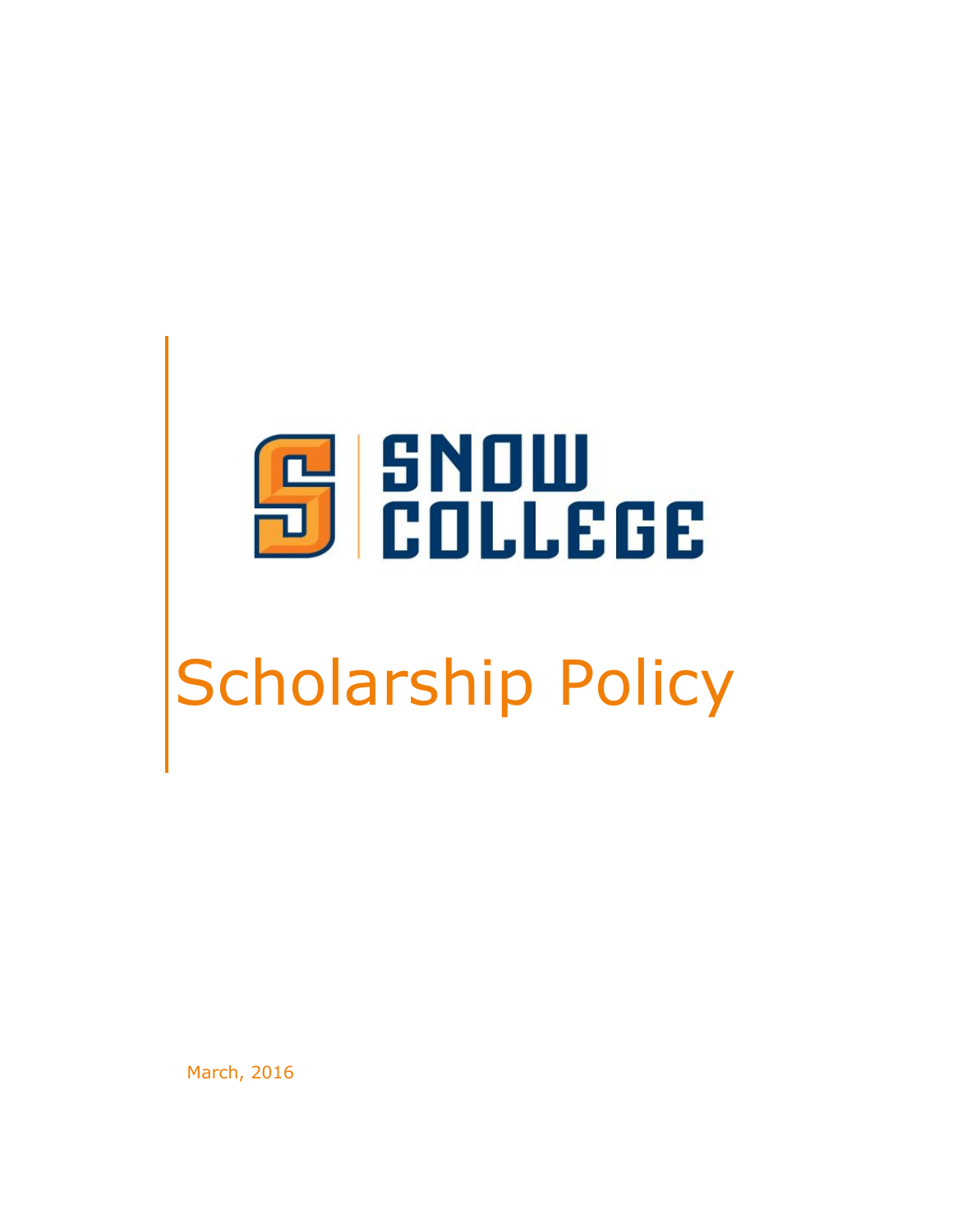# **15.0 SCHOLARSHIP POLICY**

**15.**Snow College scholarships and/or "waivers" are awarded on a competitive basis with regard to academic merit and excellence, leadership and service experience, specific talents and financial need. The purpose of scholarships is to give talented, deserving students the opportunity to attend Snow College, thereby enriching institutional programs. Many of the scholarships awarded are defined as waivers. A "waiver" has no cash value.

# 15.1. **STUDENT DEFINITIONS (FOR SCHOLARSHIP PURPOSES)**

- 15.1.1. **New Freshman Student** is defined as a student who is entering Snow College as a regular admitted student with (1) no previous college experience, (2) concurrent enrollment credit, or (3) less than 20 dual enrollment or transfer credits.
- 15.1.2. **Returning Student** is defined as any student who has completed at least one semester of post-secondary coursework (after completing high school), with a minimum of 12 credit hours, on a Snow College campus. This includes online courses.
- 15.1.3. **Transfer Student** is defined as any student who has completed at least 20 credits of college coursework at another regionally accredited college or university after high school graduation, or GED, and intends to transfer that credit to Snow College and continue his/her education. Students not meeting these requirements will not be considered for academic scholarships, but may be considered for other Snow College awards.

# 15.2. **GENERAL POLICY:**

- 15.2.1. Credits not covered or earned by regular Snow College tuition processes will not count toward the required credits to maintain the scholarships, i.e. independent study, transfers from other institutions, etc.
- 15.2.2. The amount of each academic scholarship is set by Snow College and is stated on the scholarship contract.
- 15.2.3. The requirements of each scholarship type are set by Snow College and are stated plainly on the scholarship contract.
- 15.2.4. Scholarships are awarded annually each academic year. An academic year for scholarship purposes consists of fall and spring semester. Scholarships are not awarded during summer semesters, unless authorized by the scholarship office.
- 15.2.5. Snow College does not have a waiting list for scholarships.
- 15.2.6. It is the responsibility of the student to understand and maintain the requirements of the scholarship.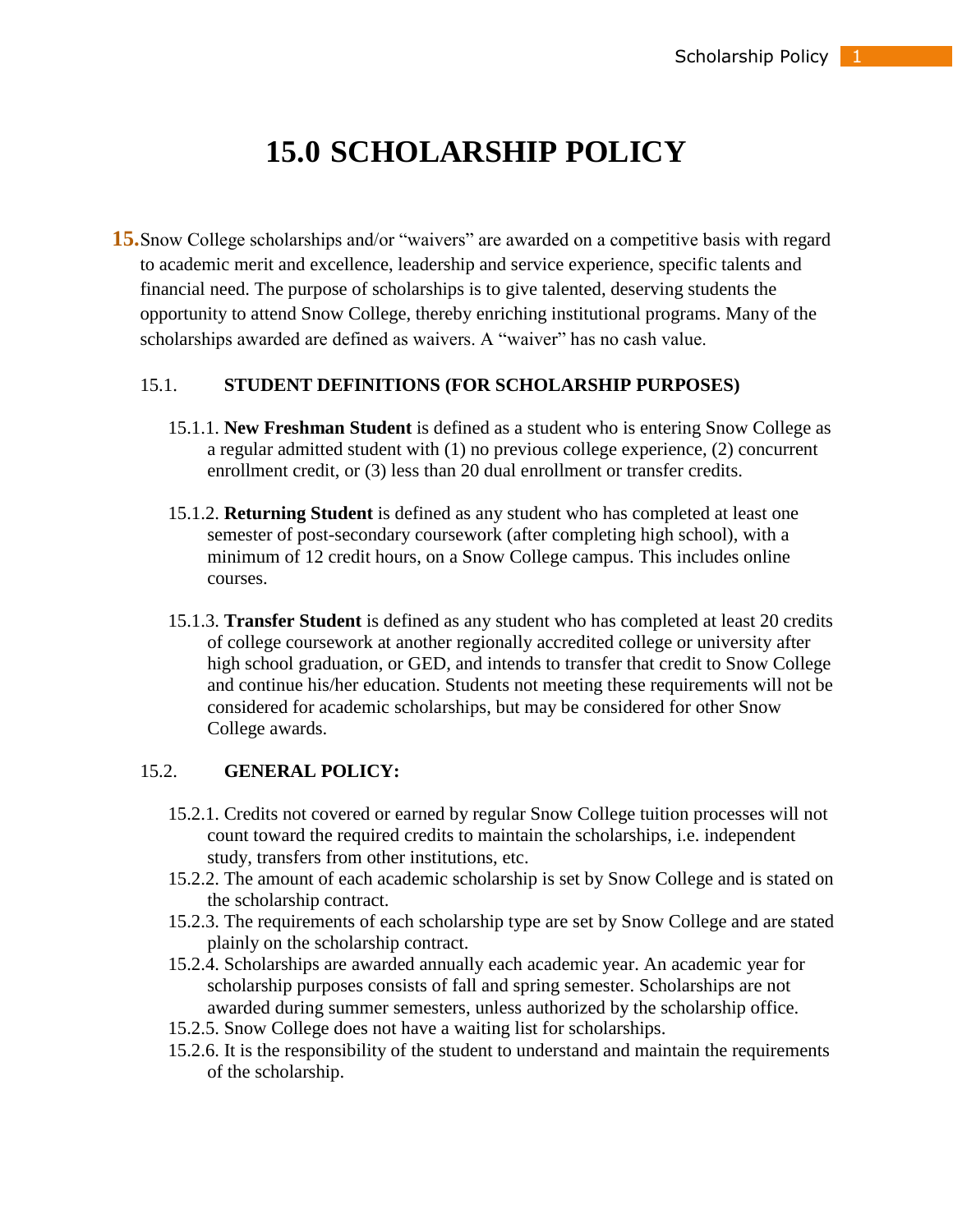- 15.2.7. The student must earn the required number of credit hours stated on the scholarship contract.
- 15.2.8. There is no provision for a scholarship probation period. If a student loses his or her scholarship he or she will not be placed on a probation period. The scholarship will be terminated.
- 15.2.9. Snow College reserves the right to change scholarship values and criteria without notice, from year to year.
- 15.2.10. Snow College reserves the right to cancel or limit scholarships at any time throughout a semester if there are multiple scholarship awards received. This includes any scholarship received from outside sources. Students will be notified of any of these changes.
- 15.2.11. Snow College reserves the right to decrease or cancel a scholarship and/or waiver if a student is repeating previously completed courses.
- 15.2.12. The deadline for scholarship applications will be March 1 of each year unless otherwise stated.
- 15.2.13. **95 Credit Rule**: Snow College students who are not currently enrolled and accepted into a four year program, and have more than 95 attempted credit hours, must petition the Scholarship Appeals Committee to be considered for any Snow College scholarship. Students appealing pursuant to this rule must have an academic reason for staying at Snow College. Students are strongly encouraged to obtain supporting documentation from a faculty member and document the courses they expect to complete. Appeals for this purpose will be considered throughout the semester, but students are encouraged to appeal as early as possible. Students appealing under this category are appealing for the right to be considered for a scholarship. If the appeal is approved, it does not automatically guarantee the student a scholarship.

# 15.3. **TYPES OF SCHOLARSHIPS**

#### 15.3.1. *Resident Freshman Academic Scholarships*

- 15.3.1.1.1. **Academic Elite** Four-semester scholarship
	- 15.3.1.1.1.1. Index: 141 or above
	- 15.3.1.1.1.2. Must complete 15 credits and earn a 3.5 GPA each semester of attendance
	- 15.3.1.1.1.3. Will automatically renew for a second year if the student's cumulative GPA is at least a 3.70.
	- 15.3.1.1.1.4. This scholarship is deferrable

#### 15.3.1.1.2. **Academic Excellence** – Two-semester scholarship

- 15.3.1.1.2.1. Index: 130-140.99
- 15.3.1.1.2.2. Must complete 15 credits and earn a 3.25 each semester of attendance
- 15.3.1.1.2.3. This scholarship is deferrable
- 15.3.1.1.3. **Academic Honors** Two-semester scholarship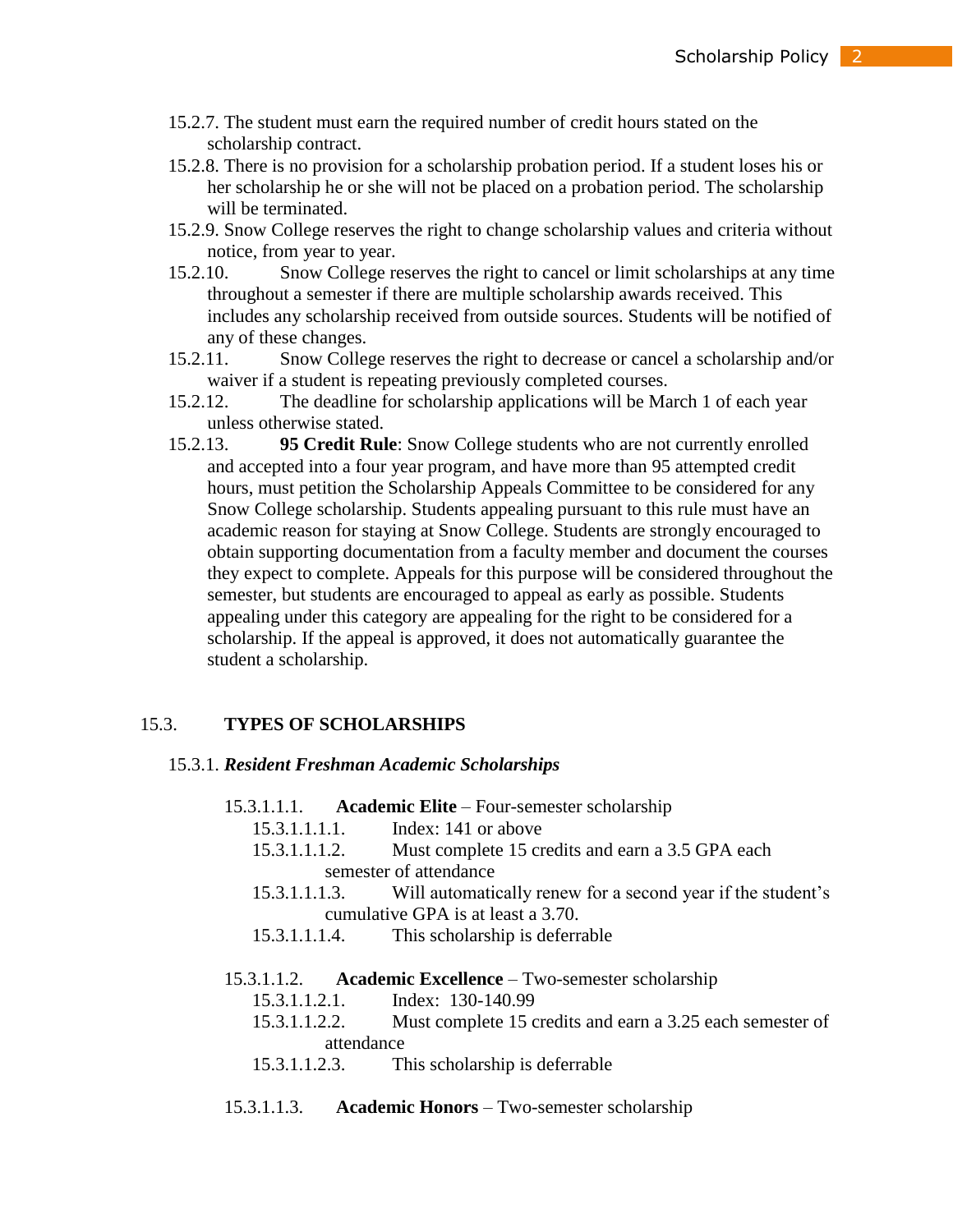- 15.3.1.1.3.1. Index: 115-129.99
- 15.3.1.1.3.2. Must complete 15 credits and earn a 3.25 each semester of attendance
- 15.3.1.1.3.3. This scholarship is deferrable
- 15.3.1.1.4. **Sterling Scholar-** Four semester scholarship
	- 15.3.1.1.4.1. Students must be regional winners in the State of Utah or regional runners-up in any Sterling Scholar category
	- 15.3.1.1.4.2. Students must provide their documentation to the scholarship office showing receipt of the Regional Sterling Scholar award by May 1 of the year awarded
	- 15.3.1.1.4.3. Must complete 15 credit hours and earn a minimum 3.5 GPA each semester of attendance
	- 15.3.1.1.4.4. This scholarship cannot be used in conjunction with an academic scholarship
	- 15.3.1.1.4.5. This scholarship is deferrable

# 15.3.2. **Guidelines:**

- 15.3.3. A resident freshman academic scholarship index score is currently computed by taking GPA x  $20 + ACT$  x 2.6. The scholarship index formula may be revisited regularly and adjusted as appropriate. The scholarship office will initiate any change in this formula in conjunction with the Vice President of Finance and Administrative Services, the Budget Director, and the Admissions Director.
- 15.3.4. Resident freshmen academic scholarships are based on overall academic achievement while in high school. The following factors are used to determine scholarship awards:
	- 15.3.4.1.1. Overall high school GPA
	- 15.3.4.1.2. Composite ACT score or a sum of Mathematics and Verbal SAT scores
	- 15.3.4.1.3. Date of application
	- 15.3.4.1.4. Availability of funds
	- 15.3.4.1.5. For home schooled students, and students who earn a GED, the index will be computed by using their composite ACT score or a sum of Mathematics and Verbal SAT scores in conjunction with the average GPA of newly admitted students with those same test scores.

# 15.4. *Returning/Transfer Academic Scholarship*

15.4.1. Students currently attending or transferring to Snow College may apply for academic, private, departmental, performance based, and/ or leadership scholarships. Awards are based on the student's academic performance, talent, need, leadership experience and available funds.

#### 15.4.2. **Guidelines:**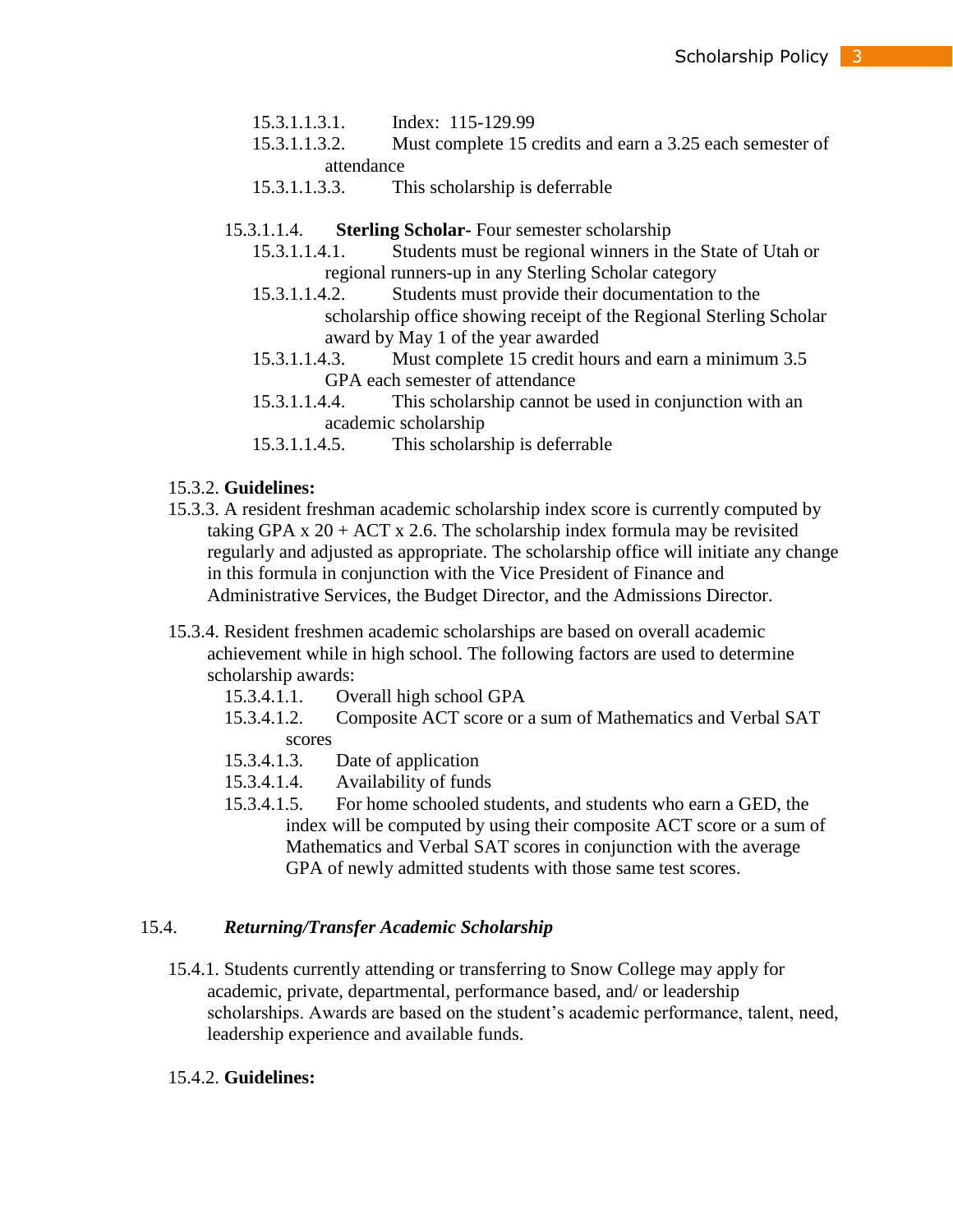- 15.4.3. Returning and transfer student academic scholarships are based on cumulative GPA for all college credit earned.
- 15.4.4. A minimum 3.50 cumulative GPA may be necessary to be considered for this award.
- 15.4.5. Scholarships are awarded on a first come first served basis as restricted by available funds. Students must apply by March 1 to be considered for the following academic year.
- 15.4.6. Each scholarship award may have individual requirements for the student to maintain. The scholarship requirements will be stated on the scholarship contract.
- 15.4.7. Returning/Transfer Academic scholarships are not deferrable, unless authorized by the scholarship office.
- 15.4.8. The scholarship awardee will be required to write a thank you letter if the scholarship is funded by a private account.
- 15.4.9. Scholarship awards will be limited due to availability of funds.

#### 15.5. *Non-resident Academic Scholarships*

- 15.5.1. **Western Undergraduate Exchange Award (WUE)** is granted to Snow College by the State of Utah and may be adjusted without prior notice. This is awarded as an academic scholarship and consideration for this award is based on high school GPA, ACT or SAT I test scores, and the student's admission date. An index of 115 or higher is required to be granted this award. Current Snow students and transfer students will be considered based on their GPA on post-high school credit and the date they submit their Returning/Transfer Academic Scholarship application. A minimum grade point average of 3.0 is required while maintaining 15 credit hours in order to renew this award. Participating states include: AK, AZ, CA, CO, HI, ID, MT, ND, NM, NV, OR, SD, WA, WY. The students will be placed on the award list based on the student's date of admission. The scholarship is awarded based upon availability of funds. This award reduces a student's nonresident portion of tuition to 150% of resident tuition. Any credits earned by students on a WUE scholarship cannot be used to meet the requirements for Utah residency. This scholarship cannot be used in conjunction with any other nonresident waiver. This scholarship cannot be deferred.
- 15.5.2. **Non-Resident Tuition Waiver (NRTW)** is granted to Snow College by the State of Utah and may be adjusted without prior notice. The NRTW is a one-year scholarship open to all "new" non-resident students, from any state. This is awarded as an academic scholarship and consideration for this award is based on high school GPA, ACT or SAT I test scores and the student's admission date. An index number of 115 or higher is required to be granted this award. After the first semester of enrollment, students must have completed 15 credit hours while maintaining a minimum 3.0 grade point average to receive the waiver for the second semester. The amount of the award is equal to one half of the difference between non-resident and resident tuition. The students will be placed on the awarding list based on the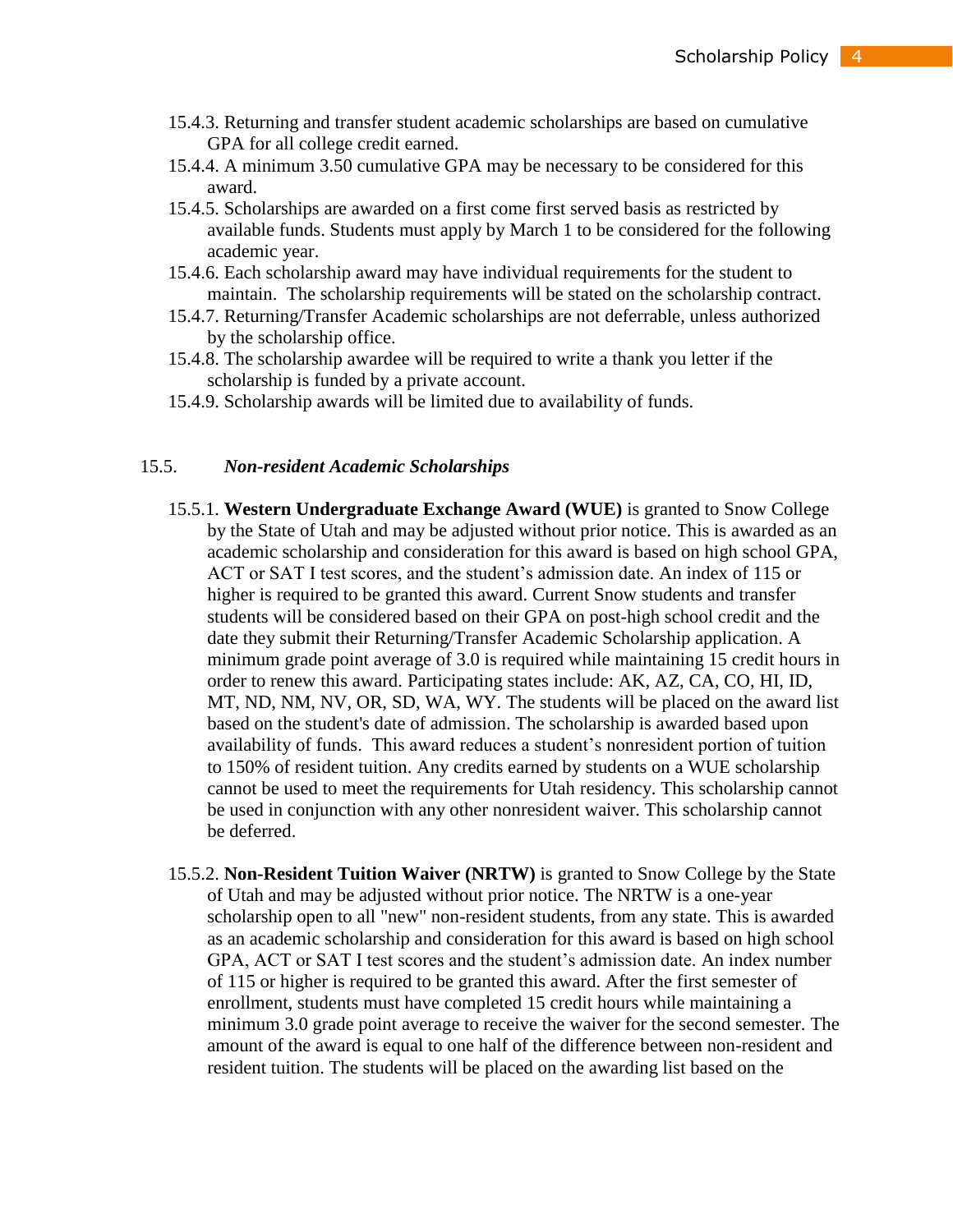student's date of admission. The scholarship is then awarded based upon availability of funds. This scholarship cannot be deferred.

15.5.3. A student can only be awarded one non-resident scholarship. The NRTW scholarship is considered first for students not of a WUE state but a student from a WUE state can choose to have a NRTW.

#### 15.6. *Non-Resident Scholarships*

- 15.6.1. **Alumni Legacy Nonresident Waivers** are granted to Snow College by the State of Utah and may be adjusted without prior notice. This award allows Snow College to waive an amount up to the full nonresident portion of tuition for children and grandchildren of Snow College graduates. This is to recognize the legacy of past graduates and promote a continued connection to their alma mater. This waiver is only for the children and/or grandchildren of Snow College graduates who live outside of Utah. A student must have at least one parent or grandparent who has graduated from Snow College with an associate's degree or higher. Applicants must be enrolled at a higher education institution in Utah for the first time to be considered. A minimum grade point average of 2.5 is required in order to be granted this waiver from one semester to the next. Any credits earned by students on the Alumni Legacy Waiver cannot be used to meet the requirements for Utah residency. This waiver cannot be used in conjunction with any other nonresident waiver. The Alumni Legacy Waiver cannot be deferred.
- 15.6.2. **Non-Resident Waivers- Legislated (NRESW)** is granted to Snow College by the State of Utah. Snow College has the right to limit these funds and target the student population to be awarded. These waivers are awarded to students based on meritorious standards set by the college. The amount of this award will be set by Snow College, and cannot be used in conjunction with any other nonresident waiver. This scholarship may be deferred if authorized by the Snow College scholarship office.

#### 15.7. *Performance Based and Departmental Scholarships*

15.7.1. Performance Based and Departmental Scholarships are awarded according to talent or excellence in specific areas and may require an audition or portfolio. Each department, in conjunction with the scholarship coordinator, sets their own requirements.

#### 15.7.2. **Guidelines:**

- 15.7.2.1. Departmental scholarships are awarded annually.
- 15.7.2.2. The department will determine the amount awarded to each student.
- 15.7.2.3. Performance Based and Departmental scholarships are not deferrable unless authorized by both the department awarding, and the scholarship office.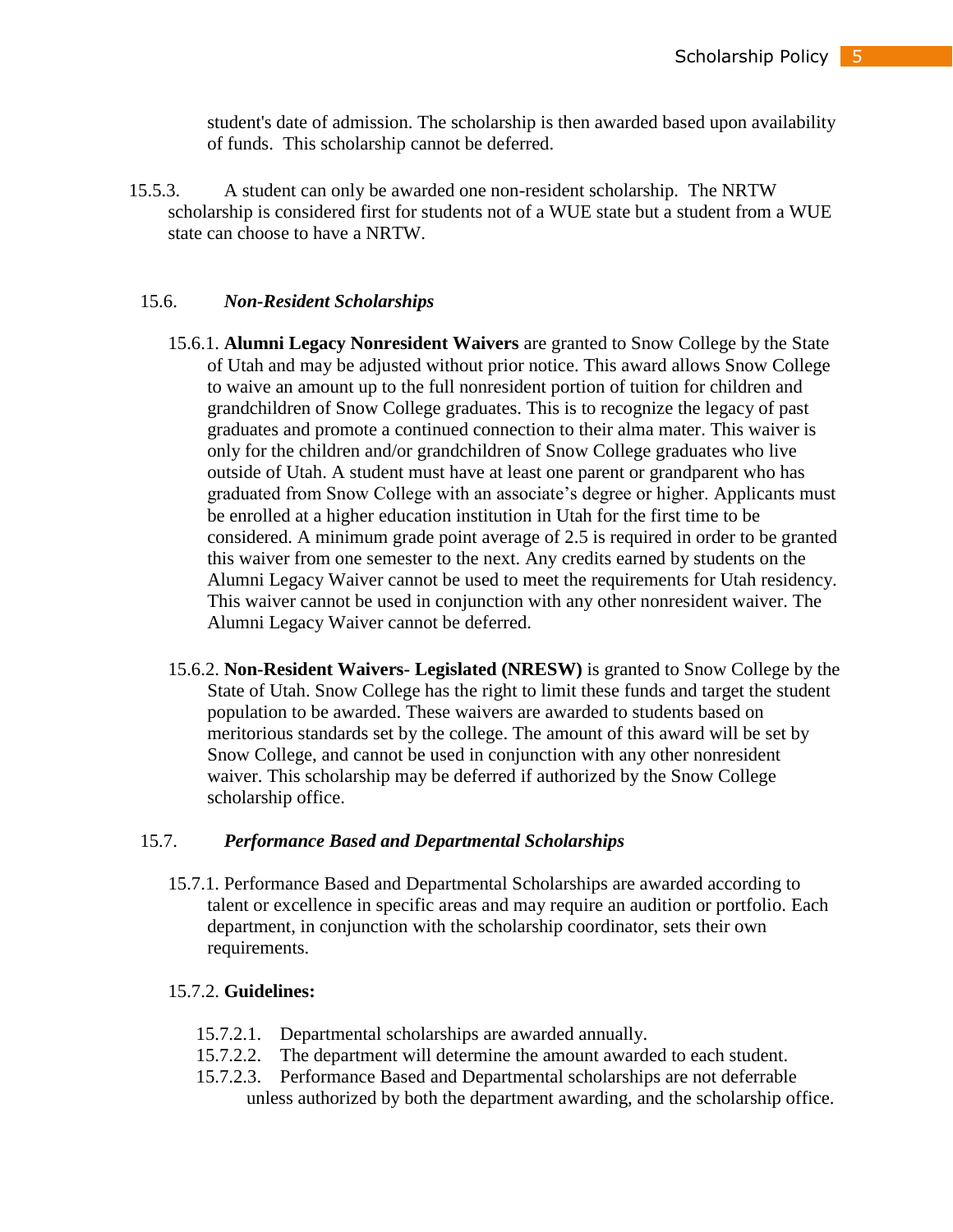- 15.7.2.4. The Scholarship office, in conjunction with the Budget and Controller's offices will determine the amount available for each department to award based on the interest earnings of College investments. The Scholarship Office and the departments will be in contact regarding the amounts available and the deadlines to follow.
- 15.7.2.5. The allocation of investment earnings designated to fund department level scholarships, and/or department requests for funding of new or additional scholarships, may be reviewed annually as requests are received from academic departments. Written requests outlining department justification and demonstrated need for such a change shall be submitted to the Scholarship Office by December  $1<sup>st</sup>$  of the year preceding the start of fall semester when the scholarship(s) would begin. All requests shall be submitted on a form developed and maintained by the Scholarship Office. Requests shall be reviewed by a committee consisting of the College President, Vice President for Academic Affairs, Vice President for Finance and Administrative Services, and the Vice President of Student Success. Notice of decisions will be made in a timely manner so that scholarship awards may be made in accordance with regular scholarship dates.
- 15.7.2.6. Each department is required to submit their scholarship recipients (clearance memo) to the Scholarship Office by May 1 of each year. Failure to submit awards by May 1 will result in the money being redistributed and awarded by the Scholarship Office to students meeting the fund criteria.
- 15.7.2.7. When entering in, or awarding the scholarships to the recipients on the clearance memos, if a student has a term GPA below 2.0 for the last semester at full time status, the scholarship will not be awarded. This is for new awards, not for students who did not meet the requirements on their scholarship contracts.
- 15.7.2.8. It is the department's responsibility to stay below the allotted amount they are given to award.
- 15.7.2.9. Students cannot be awarded more than full tuition + \$700.00 per semester, unless authorized by the Scholarship Office.
- 15.7.2.10. Departments are allowed to award a portion of private money designated for the individual departments as long as they use the money as a useful recruitment or retention tool and work directly with the scholarship office when awarding. Departments should pay close attention and try not to over award students who have multiple scholarships.
- 15.7.2.11. The student is required to sign and follow all points outlined in the Snow College Scholarship Contract. Failing to do so, may result in the removal of scholarship funds.

#### 15.8. *Private Scholarships*

15.8.1. Many Snow College scholarships are funded from generous donations. The requirements to receive and/or keep these scholarships are set by the donors themselves or by Snow's Advancement & Development Office in accordance with the wishes of the donor. An application for Federal Financial Aid, (FAFSA) is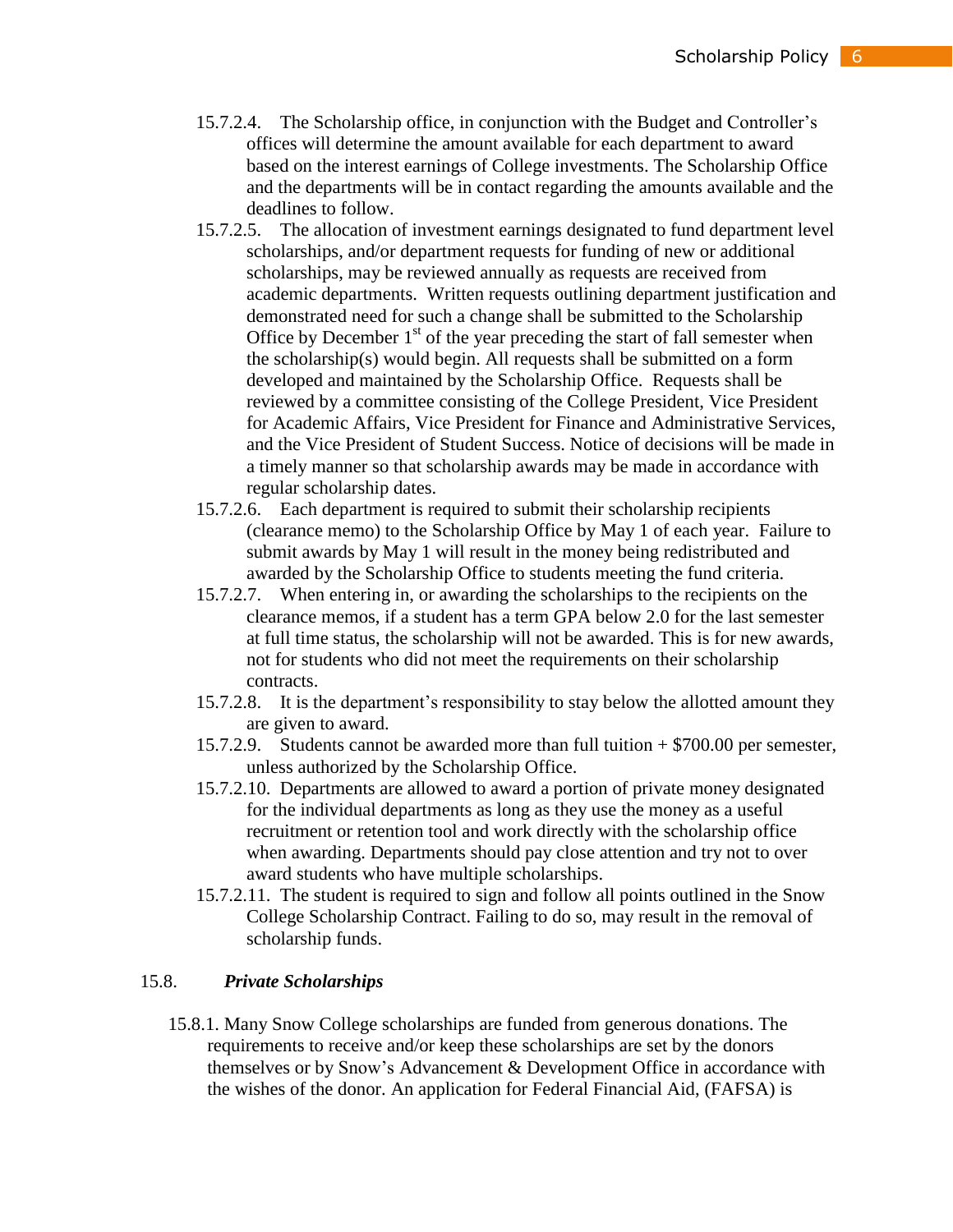required for many of these awards. Utah law no longer requires that you verify lawful presence in the United States to apply for a private scholarship.

#### 15.8.2. **Guidelines:**

- 15.8.3. The Office of Advancement works directly with Snow College Donors. All correspondence with Donors should be coordinated with the Advancement Office.
- 15.8.4. The Scholarship Office determines the qualifying applicants to be awarded private money.
- 15.8.5. The Scholarship Office awards and processes all private scholarships.
- 15.8.6. All private scholarship recipients must submit a thank you letter to the donor(s), and may be asked to participate in thank you videos, donor receptions, etc. Information regarding these additional requirements will be included in the scholarship contract.
- 15.8.7. The student is required to sign and follow all points outlined in the Snow College Scholarship Contract. Failing to do so, may result in the removal of scholarship funds.
- 15.8.8. Departments are allowed to award a portion of private money designated for the individual departments as long as they use the money as a useful recruitment or retention tool and work directly with the scholarship office when awarding.
- 15.8.9. Private scholarships cannot be deferred.

# 15.9. *Leadership Scholarships*

#### 15.9.1. **Ambassador Leadership Scholarships:**

- 15.9.2. Students applying for leadership scholarships are expected to submit a resume, leadership application, and have a personal interview with the Admissions Advisors/Director. The Director of Admissions and the Advisor to the Director decide on the annual awards.
- 15.9.3. Once awarded, the student is required to maintain a minimum 2.75 GPA and earn 12 credits each semester.
- 15.9.4. The student is required to sign and follow all points outlined in the Snow College Ambassador Leadership Contract. Failing to do so, may result in the removal of scholarship funds.
- 15.9.5. If a student falls below the GPA or credit hour requirement or does not fulfill their Ambassador obligation(s), the scholarship office has the right to cancel disbursements or withdraw funds until further notice from the Admissions Director.

#### 15.9.6. **Student Body Advocate Scholarships:**

- 15.9.7. Student Body Advocate Scholarships will be awarded through the Student Government Office.
- 15.9.8. Once awarded, the student is required to maintain a 2.75 GPA and earn 12 credits each semester.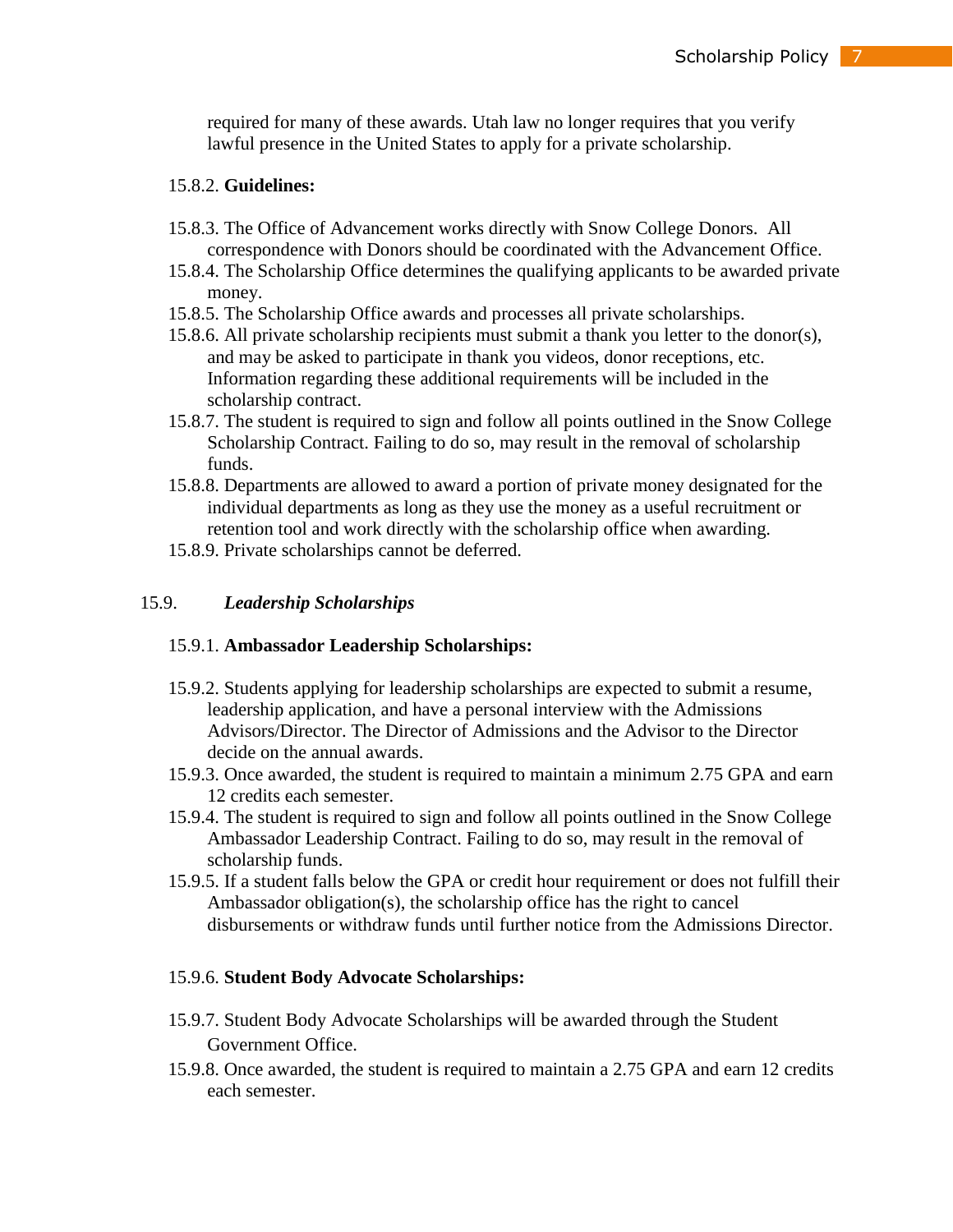- 15.9.9. The student is required to sign and follow all points outlined in the Snow College Student Body Advocate Leadership Contract and the Individual Position Contract.
- 15.9.10. Student Body Advocate scholarships are funded through student fees.
- 15.9.11. The Director of Student Life and the Director of Admissions are required to submit their scholarship recipients (clearance memo) to the Scholarship Office by May 1 of each year.
- 15.9.12. The student is required to sign and follow all points outlined in the Snow College Student Body Advocate Contract. Failing to do so, may result in the removal of scholarship funds.
- 15.9.13. If a student falls below the GPA or credit hour requirement or does not fulfill their SBA obligation(s), the scholarship office has the right to cancel disbursements or withdraw funds until further notice from the Student Life Director.

#### *15.10. Diversity Scholarship*

15.10.1. The Diversity Scholarship takes into account ethnic origin, grade point average, as well as geographic location. Students from the central six county areas will have first consideration for the Diversity Scholarship as follows: 1) Sanpete/Sevier Counties, 2) Juab, Millard, Piute, Wayne Counties, 3) All other Utah residents, 4) US citizens.

#### 15.10.2. **Guidelines:**

- 15.10.3.The Diversity Scholarship is awarded by the Multicultural Committee
- 15.10.4.The Multicultural Committee is required to submit their scholarship recipients (clearance memo) to the Scholarship Office by June 1 of each year. Failure to submit awards by June 1 may result in the money being redistributed and awarded by the Scholarship Office to students meeting the fund criteria.
- 15.10.5.The Budget Director will determine annually the amount available for the Diversity Scholarship.
- 15.10.6.The Scholarship Office and the Multicultural Committee will be in contact regarding the funds available and the deadlines to follow.
- 15.10.7.This scholarship is available to full and part-time students.
- 15.10.8.Students must maintain a minimum 2.5 GPA and be registered for at least 6 credits.
- 15.10.9.The student is required to sign and follow all points outlined in the Snow College Scholarship Contract. Failing to do so, may result in the removal of scholarship funds.

# *15.11. Athletic Scholarships*

15.11.1. Snow College is a member of the National Junior College Athletic Association (NJCAA) and follows the guidelines for eligibility and scholarships. In addition to the NJCAA regulations, the following rules with govern intercollegiate scholarships:

15.11.2. Athletes will be awarded scholarships up to the allowable limits as outlined by the NJCAA.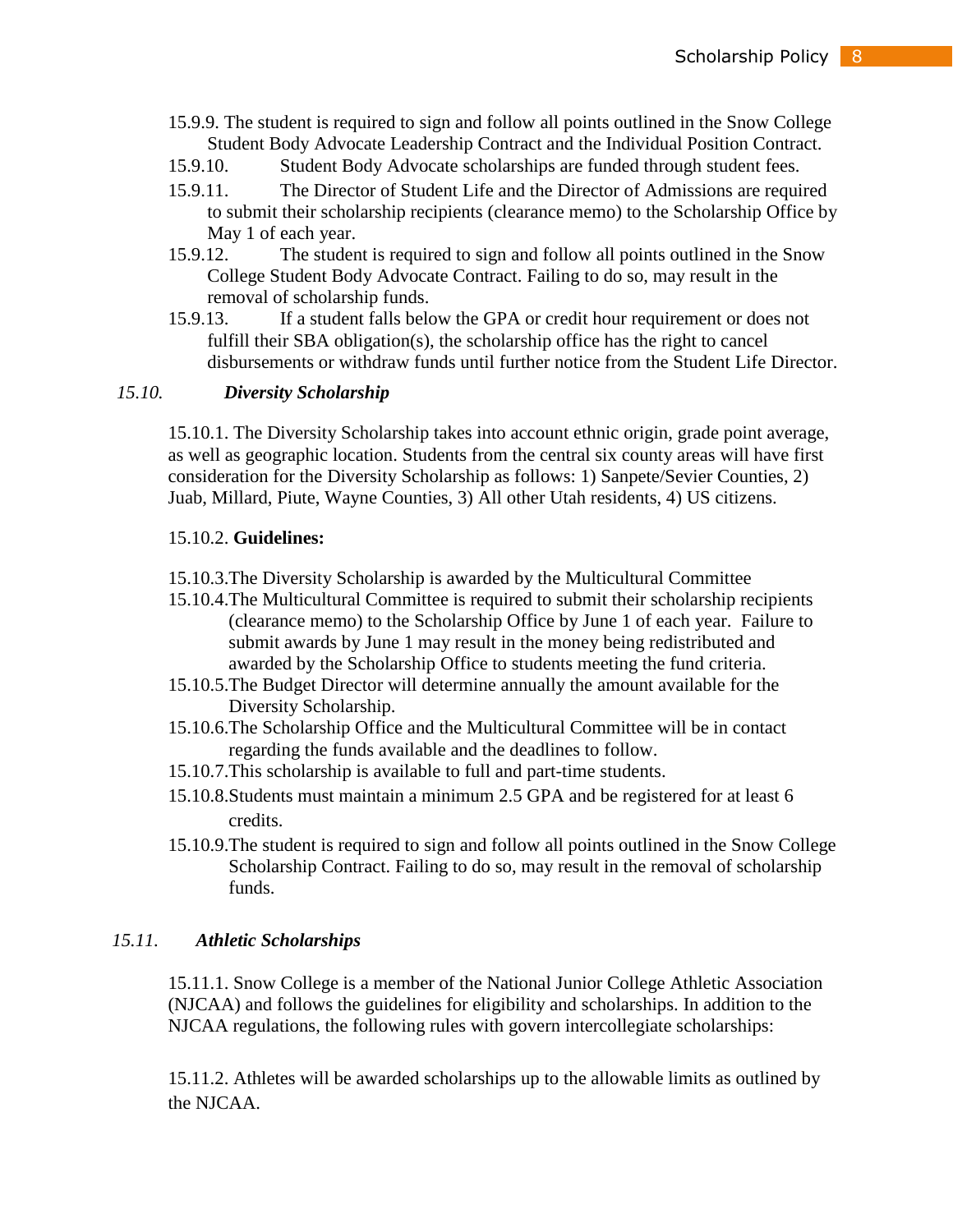- 15.11.3. Student Fees will generally not be part of the athletic-related aid package.
- 15.11.4. Athletes will be required to maintain a 2.0 GPA with a minimum of 12 nonrepeated credits (NJCAA rule).
- 15.11.5.Scholarships for athletes with a GPA below 2.0 (for the semester) will not be renewed until the athlete earns a 2.0 GPA (12 credits). If needed, summer semester credits can be used to regain eligibility and scholarship.
- 15.11.6.Appeals for lost scholarships will be heard with the following to be considered: 15.11.6.1. Cumulative GPA
	- 15.11.6.2. Eligibility according to NJCAA
	- 15.11.6.3. Extenuating circumstances (must be accompanied by supporting documentation)
- 15.11.7.Appeals will be heard and ruled upon by the Scholarship Appeals Committee. This will be the final option in the appeals process.
- 15.11.8.The Athletic Department and the Scholarship Office will be in regular contact regarding the funds available and any scholarship deadlines to follow.
- 15.11.9.The Athletic Department will determine the amounts awarded to each student based on the authorized scholarship budget.
- 15.11.10. The Athletic Department is required to submit the names of their scholarship recipients to the Scholarship Office by July 1 of each year, or when the awards are made available to the student athletes.
- 15.11.11. The Budget Office will determine annually the funds available to award. Ultimately, it is the Athletic Department's responsibility to stay within budget.
- 15.11.12. When entering in, or awarding athletic scholarships, if a student has a term GPA below 2.0 for the last semester at full time status, the scholarship will not be awarded. This is for new awards.
- 15.11.13. Any athlete that is dismissed from a team or is mandated to withdraw from school may be responsible to repay any scholarship funds received.

#### 15.12. **SCHOLARSHIP CONTRACT**

15.12.1. The scholarship contract is a contract between the student and Snow College. By either accepting the scholarship online or by signing the contract with the Snow College Scholarship Director, the student accepts the responsibility to maintain the requirements to keep the award.

#### 15.13. **SCHOLARSHIP APPEAL PROCESS**

15.13.1. Scholarships require compliance with the scholarship award letter (contract), this Policy and maintaining minimum GPA. If a scholarship is lost or revoked, the student may appeal according to the following guidelines.

#### 15.13.2. **Guidelines:**

15.13.3. Appeals are reviewed and decided by the Scholarship Appeals Committee. The committee consists of the Scholarship Director and three to four other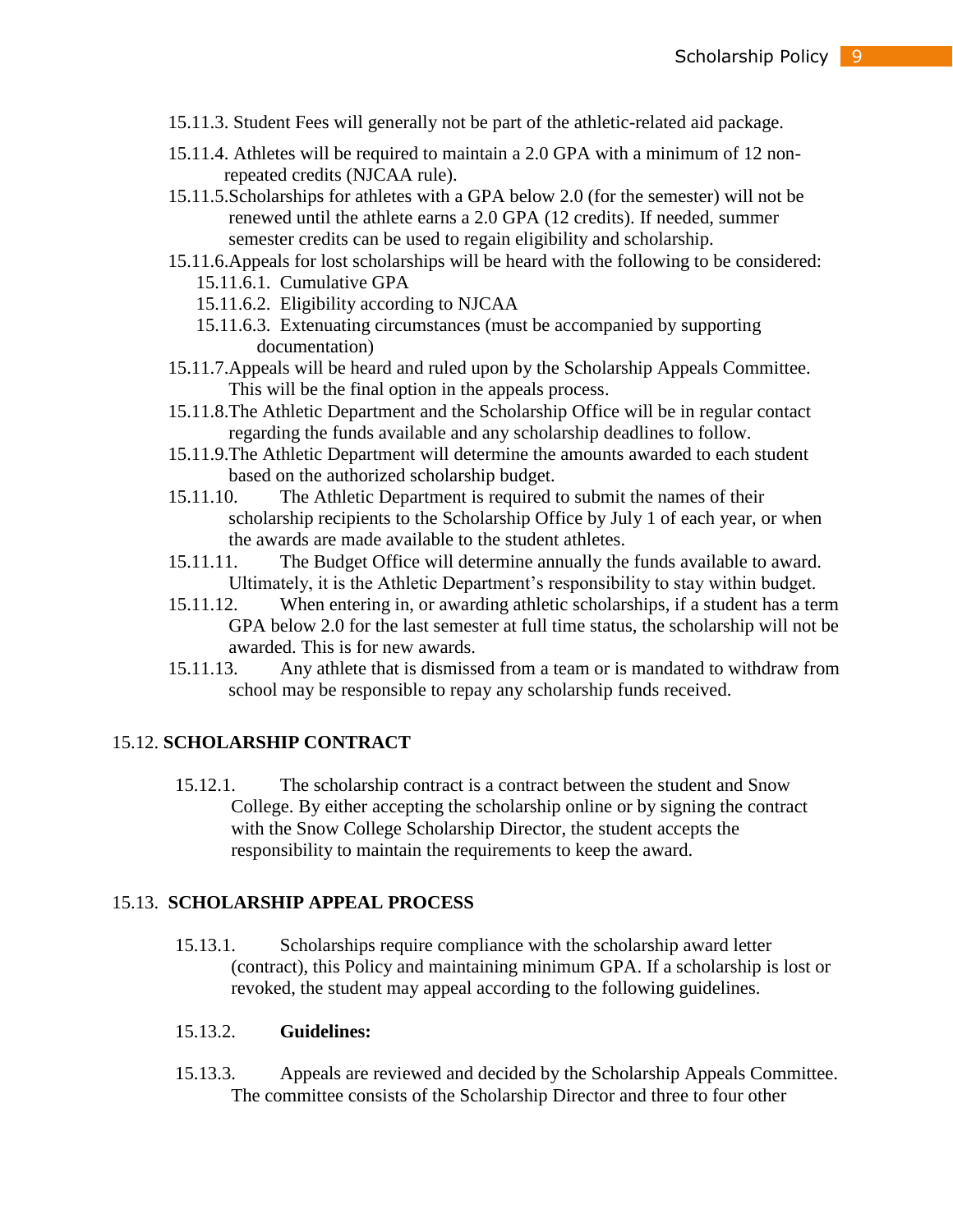employees representing different departments on campus. The membership may vary from year to year. Selection of the scholarship appeals committee is made by the Scholarship Director and the Vice President of Finance and Administrative Services and includes two faculty members and two staff members. See Appendix for up-to-date scholarship appeal form and guidelines.

- 15.13.4. It is at the discretion of the scholarship appeals committee to either reinstate the scholarship back to the student in its entirety, to reduce the scholarship, or to decline the appeal. The committee may also suggest that a different type of scholarship be awarded to the student who is appealing. The terms and conditions along with the length of the award (if approved) will be communicated to the student through email.
- 15.13.5. A loss of a scholarship may be appealed for reasons including unavoidable absence from school due to medical or personal issues such a death in the family, divorce or military service. To appeal, students must complete a Scholarship Appeal form by the third Friday of the semester following the loss of his/her scholarship. The Scholarship Appeal Form should include as much documentation as possible. If an appeal is filed on a medical issue, the dates of illness or accident, the period for which the student could not attend school and explanation must be typed on official letterhead with physician's signature and telephone number. Medical bills do not meet the documentation guidelines. Other acceptable documentation may be (but are not limited to) obituaries, divorce decrees, or military papers.
- 15.13.6. **Loss of Scholarship Due to Grades and/or Credits**: The scholarship office attempts to notify students that a scholarship will or has been lost. However, notification cannot be guaranteed and it is the student's responsibility to check their GPA and credit hours at the end of each semester to determine if they are in danger of losing their scholarship. Even if not notified by the scholarship office, a student must file a timely appeal by the third week of the next semester. If a scholarship has been lost due to grades or insufficient credit hours, the student should first contact all instructors to verify that all grades are accurate. A student should not ask an instructor to change a grade for the purpose of retaining a scholarship. If a grade has been reported or recorded inaccurately, this should be noted on the appeal form.
- 15.13.7. **95 Credit Rule**: For Snow College students who are not currently enrolled and accepted into a four year program, and have more than 95 attempted credit hours, must petition the Scholarship Appeals Committee to be considered for any Snow College scholarship. Students appealing pursuant to this rule must have an academic reason for staying at Snow College. Students are strongly encouraged to obtain supporting documentation from a faculty member and document the courses they expect to complete. Appeals for this purpose will be considered throughout the semester, but students are encouraged to appeal as early as possible. Students appealing under this category are appealing for the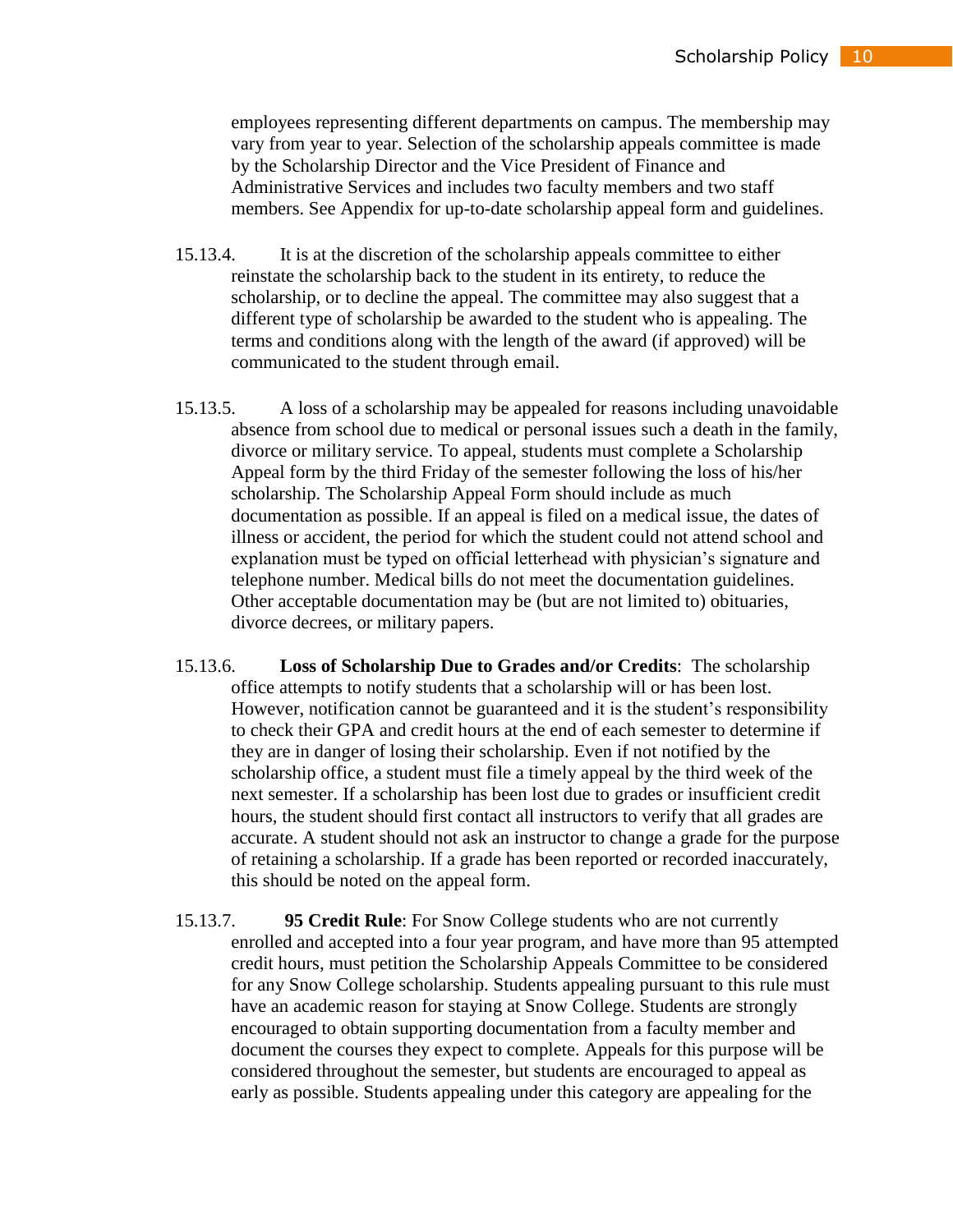right to be considered for a scholarship. If the appeal is approved, it does not automatically guarantee the student a scholarship.

#### 15.14. **WITHDRAWING OF SCHOLARSHIP FUNDS**

#### 15.14.1. **Academic Scholarships:**

- 15.14.1.1. Academic scholarships will not disburse into the student's account (at the beginning of each semester) unless the student is registered at full time status.
- 15.14.1.2. The funds may be withdrawn if the student drops below 15 credit hours within the first three weeks of the semester.
- 15.14.1.3. After the third week (the  $21<sup>st</sup>$  day), if the student drops below 15 credit hours, the scholarship will not be renewed for the following semester.
- 15.14.1.4. If the student completely withdraws from school before the 60% semester date, the scholarship is withdrawn in its entirety.
- 15.14.1.5. After the 60% date, if the student completely withdraws, the scholarship will not be renewed for the following semester.

# 15.14.2. **Departmental, Performance based, Diversity, Nonresident, Leadership and Private Scholarships:**

- 15.14.2.1. Departmental, Performance based, Leadership and Private Scholarships will disburse at the beginning of each semester as long as the student is enrolled in at least 10 credit hours. If the student is enrolled for less than 10 credit hours, the Scholarship office will need to approve.
- 15.14.2.2. Each scholarship has its own set criteria. It is the student's responsibility to enroll in the required number of credit hours.
- 15.14.2.3. If the student completely withdraws from school before the 60% semester date, the scholarship is withdrawn in its entirety.
- 15.14.2.4. After the 60% date, if the student completely withdraws, the scholarship will not be renewed for the following semester.
- 15.14.2.5. If the student does not fulfill their contract obligations, the Scholarship Office in conjunction with the awarding department has the right to remove funds.

#### 15.15. **DUPLICATION OF AWARDS**

15.15.1. Due to limited scholarship resources and the need to distribute scholarships among as many students as possible, Snow College limits the amount awarded to each student. Therefore, if a student is awarded two scholarships from different departments, the student may be required to accept only one of the awards. In such cases the student should carefully read the Scholarship Contract for each award before making any decision.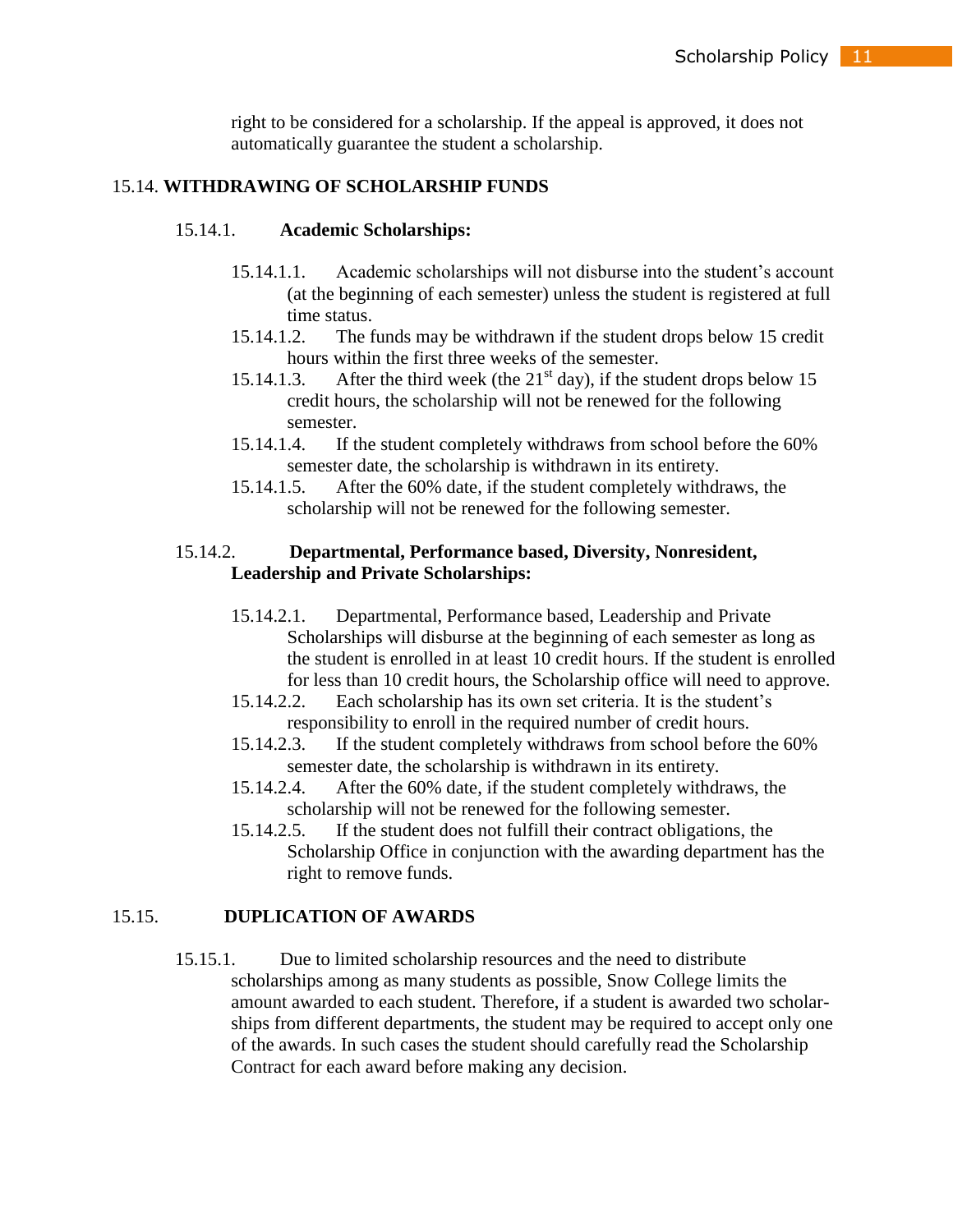15.15.2. Students cannot be awarded more than full tuition + \$700.00 per semester, unless authorized by the Scholarship Office.

#### 15.16. **DEFERMENT OF SCHOLARSHIPS**

15.16.1. Students who wish to hold (defer) a scholarship must complete a Leave of Absence Form before their absence. Some Snow College scholarships are not eligible for deferment. The scholarship contract identifies deferment eligibility. Scholarships may be held (deferred) by those students wishing to interrupt their education for military service, medical reasons, or organized service programs through the student's church, community or government. Deferments being requested for personal reasons such as employment, internship, illness, etc. will be reviewed and decided on by the scholarship appeals committee. Scholarships will be held for a period of 32 months. A student must submit documentation with the Leave of Absence Form supporting the reason for interrupting their education. The deferment will not be processed without supporting documentation. If a student attends another institution before the deferment or after he or she returns, the scholarship will be canceled. The scholarship office must be notified of when the student plans on returning or enrolling; this is the student's responsibility. Leave of absence or deferment forms must be turned in prior to the start of the first semester of deferment. If a leave of absence or deferment form is turned in after the start of the semester (of which the student would like to defer), the scholarship will not be held.

#### 15.17. **ADA ACCOMODATIONS FOR SCHOLARSHIP PURPOSES**

- 15.17.1. A student with a disability may apply for reasonable accommodations with regard to admission and scholarships. Potential accommodations include, but are not limited to, waiving the required ACT scores or course loads required to retain a scholarship. A student who believes they have a qualifying disability should contact the Snow College Accessibility Resource Center well in advance of admission and scholarship application deadlines and work with the Center to provide required documentation and establish reasonable accommodations.
- 15.17.2. Students appealing the loss or revocation of a scholarship related to a disability should indicate the reasons on the Scholarship Appeal Form.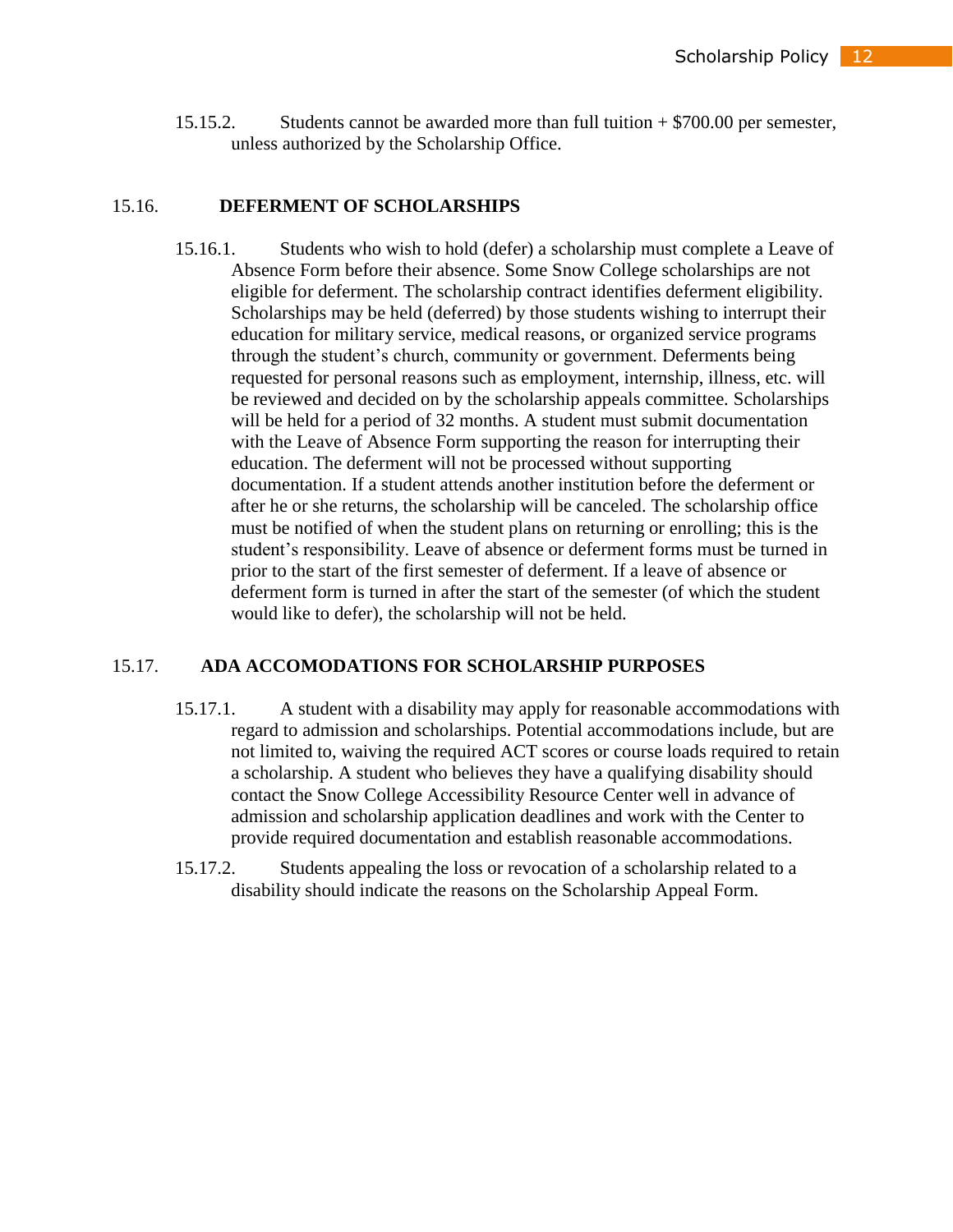# Appendix A

# Scholarship Appeal

#### **Part I What to know before making a scholarship appeal**

The Scholarship Appeals Committee will only review scholarship appeals that are complete. A scholarship appeal form must be completed for each scholarship you may be appealing. Typically, appeals are reviewed in the order received. Please include a valid email address as you will be notified via email regarding the appeal results.

**Appeal Deadline:** Your appeal and all supporting documentation must be received by 5:00p.m the third Friday of the semester following the loss of the scholarship. For example, if you lose your scholarship after fall semester, your scholarship appeal is due by the third Friday of the following spring semester. Scholarship appeals that are turned in after the deadline may be reviewed at the discretion of the scholarship appeals committee. \* *See attachment for documentation definitions*.

#### **Part II Checklist**

[ ] Complete and sign this form.

[ ] Attach a detailed explanation of why you are appealing the loss of your scholarship. This needs to be typed and signed by the student.

[ ] Attach a copy of your scholarship contract.

[] Attach a copy of your Snow College unofficial transcripts.

[ ] Make sure all supporting documentation has been attached (Doctor's letter, obituary, letter from a professor, etc.).

#### **Part III Student Information** (all fields required)

| <b>Part IV Scholarship Information</b>                                                                       |  |  |  |
|--------------------------------------------------------------------------------------------------------------|--|--|--|
|                                                                                                              |  |  |  |
| Semester/Year Issued:___________________________GPA Req'd_______________Credits Req'd_______________         |  |  |  |
| Short summary of reason for appeal (a detailed explanation should be                                         |  |  |  |
|                                                                                                              |  |  |  |
| Return this form to the Snow College Scholarship Office in the Greenwood Student Center Room 205 or mail to: |  |  |  |

*Snow College Scholarship Office 150 College Ave Ephraim, UT 84627*

*March, 2016*